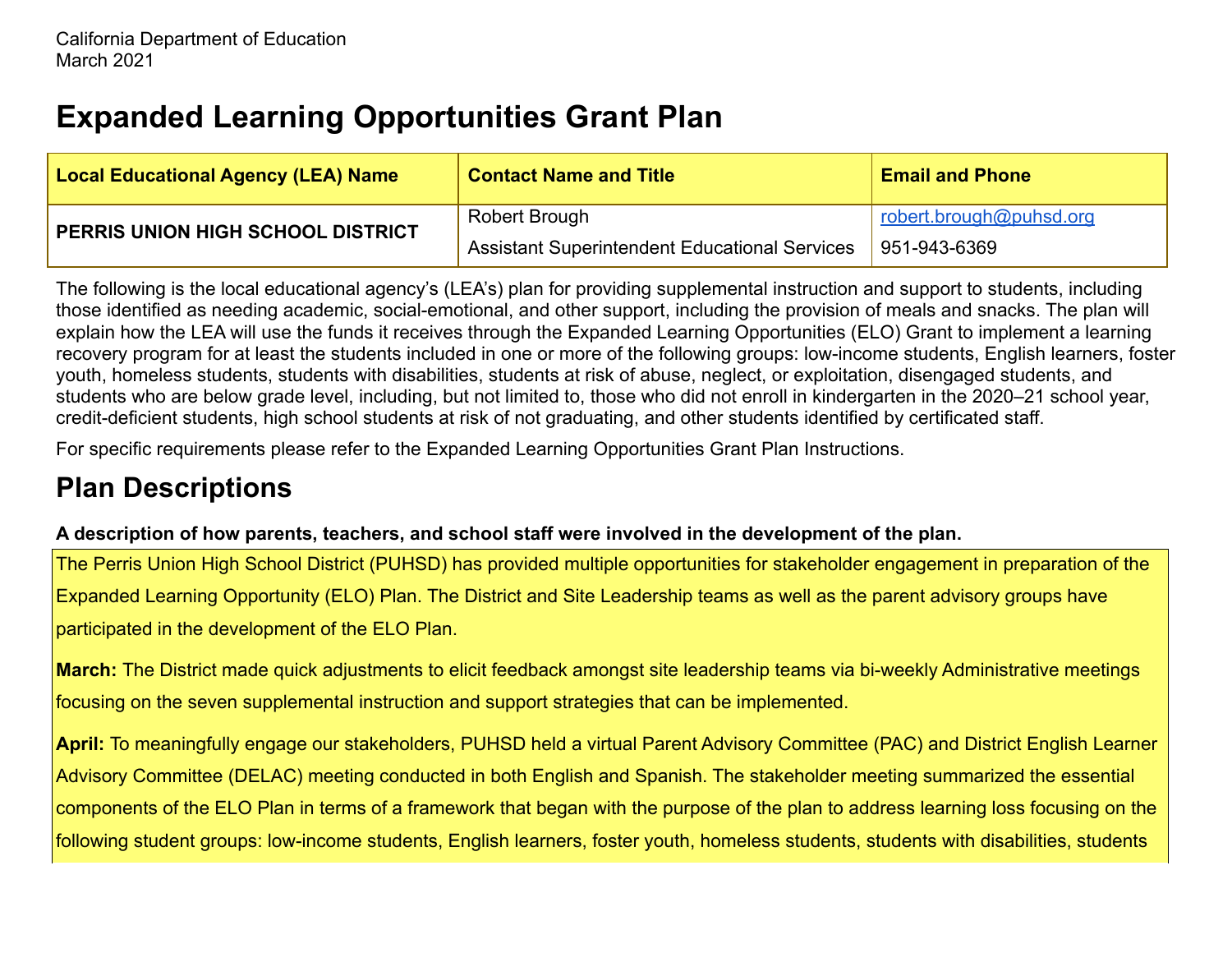at risk of abuse, disengaged students, students who are below grade level, including credit-deficient students, high school students at risk of not graduating, and other students identified by certificated staff. The seven supplemental instruction and support strategies were reviewed and discussed, feedback was noted, and a timeline to include a survey to the PAC members and deadline to complete the ELO Plan was proposed.

Following our Virtual Parent Advisory Committee meeting, we sent a survey to the committee members to provide feedback on what is needed in partnership to support students, staff, and families to meet the academic, mental health, and social-emotional well-being needs of students during the 2021-22 school year.

The District's efforts to engage stakeholders has been an important component of school planning and improvement. We value the input of our community and our goal is to review and analyze the information received to identify our community's preferences for school programs, services, and student outcomes. As this is a fluid situation, PUHSD will continue to respond to the needs of all stakeholders and make appropriate accommodations as needed.

The School Board approval of the Expanded Learning Plan is scheduled for May 19, 2021.

#### **A description of how students will be identified and the needs of students will be assessed.**

Any student who is at-risk of not graduating or meeting grade-level standards will be identified to receive expanded learning opportunities and will be assessed using district established assessments. English, ELD, and Mathematics teachers administered online standards based diagnostic assessments using iO Education/Illuminate in order to identify learning gaps and improve instruction during distance learning. PUHSD has used this program for several years and teachers have had several professional development opportunities on assessment administration, data analytics, and monitoring student learning. The diagnostic assessments allow teachers to get instant feedback on non constructed response items and identify which standards students are struggling with so that they can develop their instructional plans accordingly and focus on the targeted standards. Constructed response items are then analyzed and scored by the teachers to get a better understanding of individual student performance. Since PUHSD was a 1:1 Chromebook district prior to the school closures, teachers regularly administer online assessments using iO Education/Illuminate, the Smarter Balanced Interim Assessment Blocks, Pearson Online Curriculum assessments, and the Canvas Learning Management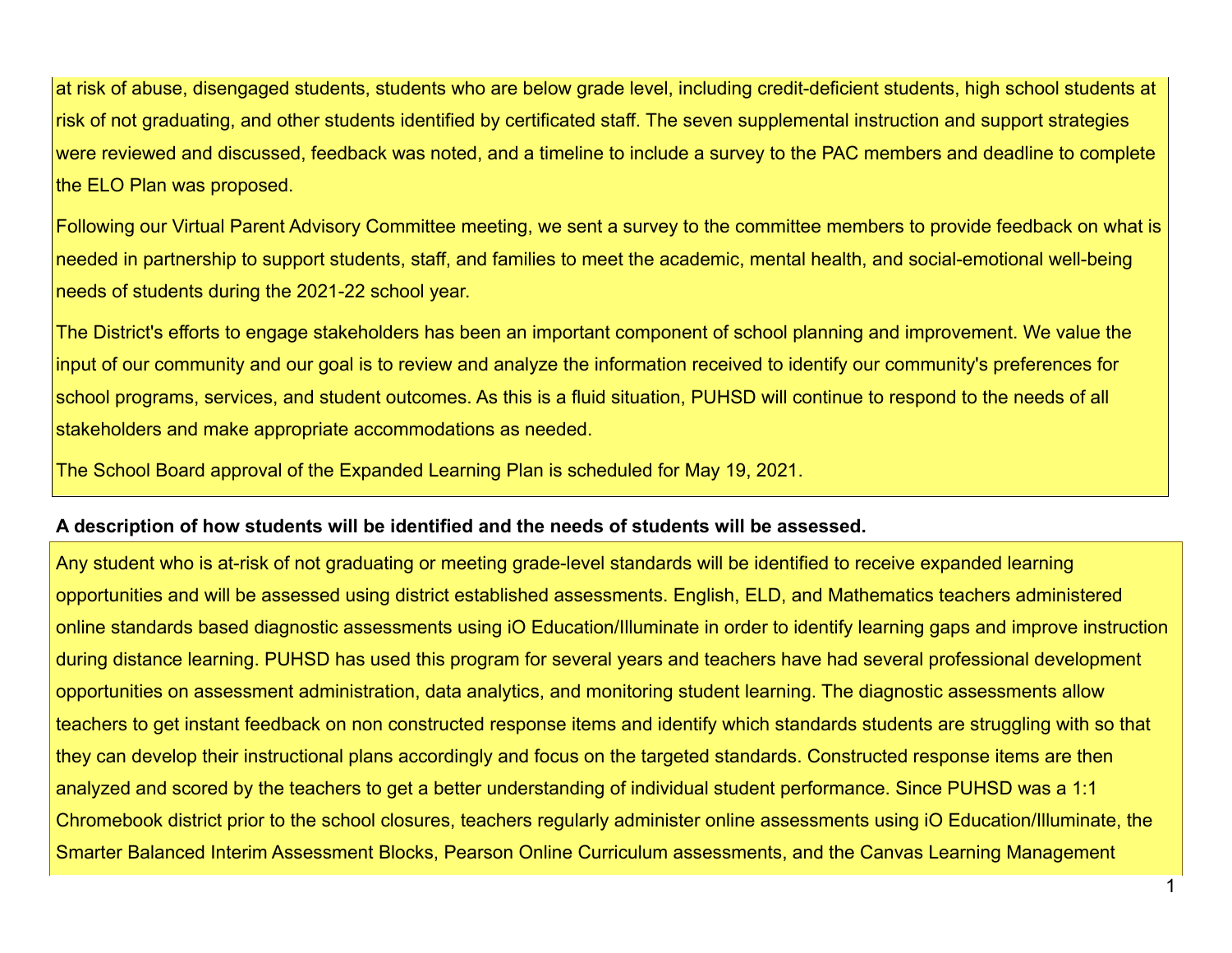System for formative assessments. Districtwide assessments are typically every 4 to 6 weeks with department/site based assessments in between. District assessments are based on the standards and are similar to the SBAC IABs allowing teachers to analyze student achievement data by question and standard. The district assessment system can be applied in a Distance Learning, Traditional, or Hybrid Instructional setting with no additional configuration or set up required and can easily be adjusted should the instructional delivery model change.

The effectiveness of the services provided to students will be measured through teacher created grade level assessments, diagnostic assessments, common assessments, district created benchmarks and the use of state Interim Assessments (IABs) have and will be administered. In addition to formative and summative assessment data, academic grades will also be reviewed against historical achievement to inform the overall picture of student progress. Data will be analyzed using the Professional Learning Community (PLC) model where teacher colleagues work in collaborative groups and reflect on data with a focus on student learning. PLC groups will also discuss and strategize effective strategies to close the learning gaps among various students and student groups; including foster youth, English Language Learners, and low income students. Teachers will then be able to provide appropriate strategies and interventions to close the learning loss gaps that have occurred due to COVID-19 school closures.

District counselors regularly check in with students on their caseloads to support the social and emotional well-being. In addition, the district is developing surveys to monitor social emotional wellness and school connectedness. The surveys will be used to drive social emotional support curriculum and support by identifying areas of need.

All students will have access to universal support strategies/activities such as Wellness Centers and social emotional resources. Students that have been referred for further mental health assessment will have an educationally related mental health assessment to determine the level of individualized support provided by a mental health provider. Students will receive targeted support strategies/activities in the area of need as identified in the mental health assessment. Targeted support strategies/activities include but are not limited to: access to Social Worker interns, mental health modules, substance abuse support, alternatives to suspension programs, and mindfulness. Students will receive more intensive services should they continue to struggle and require more support.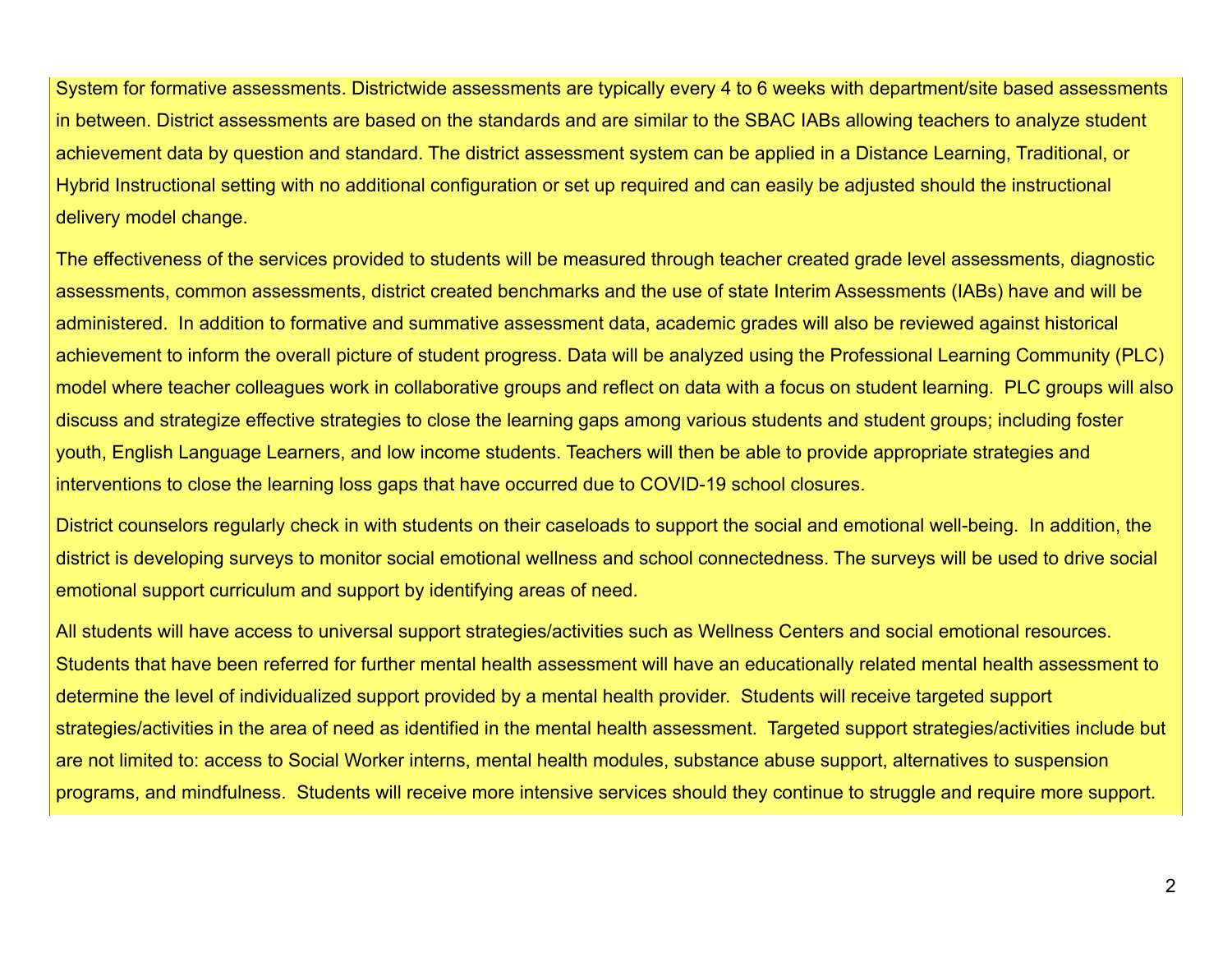Intensive support strategies/activities include but is not limited to: Social Worker or Social Worker intern support, collaboration with service providers, mentoring, paraeducator support for Foster Youth and Homeless, and Teletherapy.

**A description of how parents and guardians of students will be informed of the opportunities for supplemental instruction and support.**

Upon board approval of the ELO Plan, PUHSD will use all social media platforms, PeachJar, Blackboard, and the district website to post survey links and digital informational flyers in both English and Spanish. Stakeholders without access to the internet will be notified via phone and will be able to contact our District Community Liaison to help assist them with pertinent information in both English and Spanish allowing for community members, staff, students and parents to actively participate in submitting any comments or concerns.

All board meetings are made available as teleconference virtual board meetings and a language preference tool is made available on our district's webpage. In addition, a Public Comment Submission Form link is made available for all to submit comments or concerns.

#### **A description of the LEA's plan to provide supplemental instruction and support.**

The ELO Plan addresses how supplemental instruction and support will be provided in a tiered framework that provides universal, targeted, and intensive support based on students' needs for academic, social-emotional, and other integrated student support. The alignment of the tiered framework is integrated in LCAP priorities that mitigate learning loss and target supplemental instruction and support for low-income students, English learners, foster youth, homeless students, students with disabilities, students at risk of abuse, disengaged students, and students who are below grade level, including, credit-deficient students, high school students at risk of not graduating, and other students identified by certificated staff.

#### **LCAP Goal #1: All students will attain proficiency in ELA and Math.**

- Universal support strategies/activities include but is no limited to:
	- Expanded Summer School Opportunities for General/Special Education Students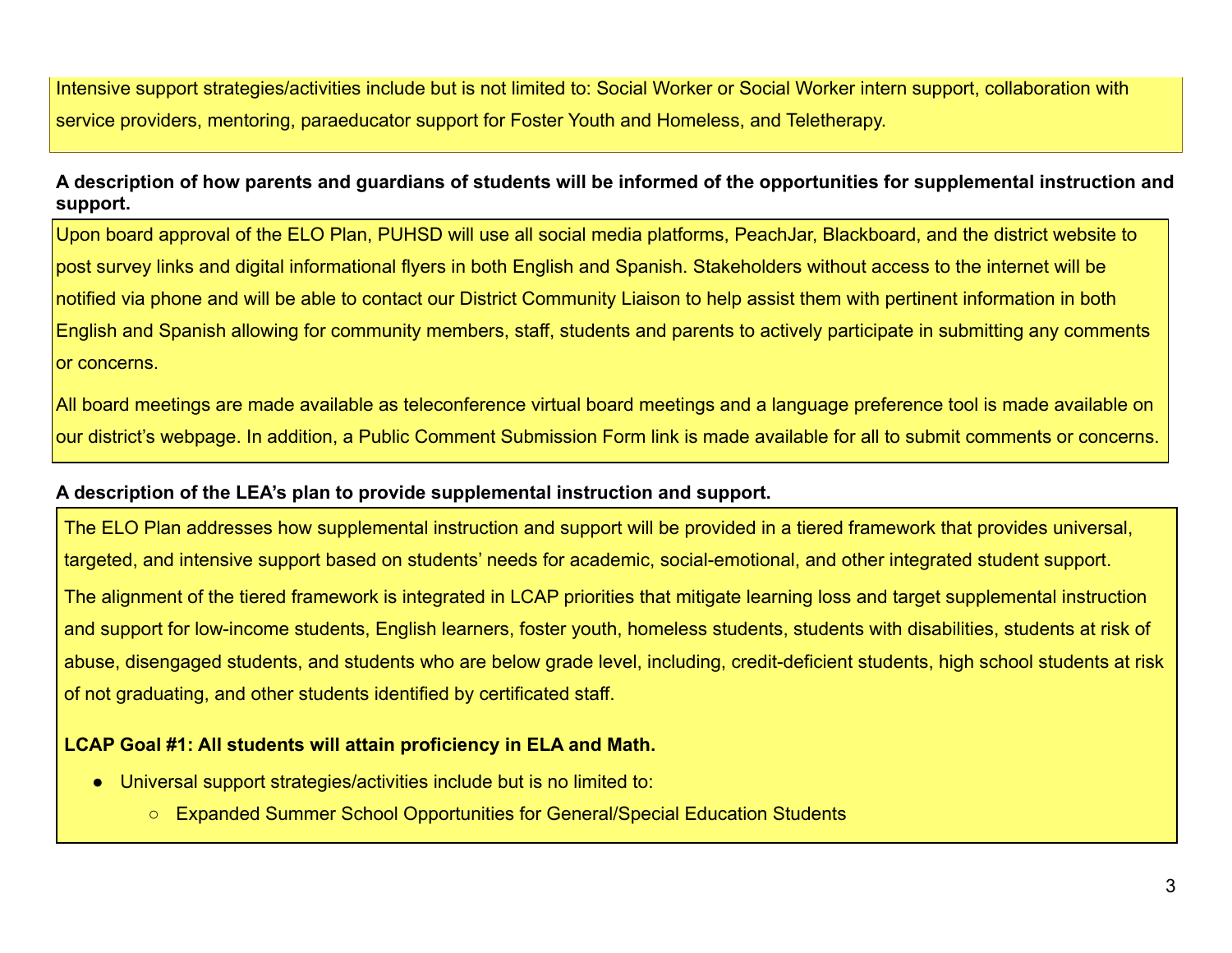- 24/7 Full access to online tutoring services for all students
- Additional instructional time that includes zero and eighth periods
- Expanded learning opportunities that include before and after school tutoring and Saturday School opportunities
- Incentives for participation and completion of course work that includes field trips and other incentives
- Professional development for staff with a focus on transition and instructional strategies to address severe academic and social and emotional well being of students.
- Teacher collaboration opportunities through Professional Learning Communities (PLC) and Subject Area Committees (SAC).
- Targeted support strategies/activities include but is not limited to:
	- Within the Extended Learning Opportunity special education students will have additional opportunities to access Specialized Academic instruction and related services
	- Section releases for academic coaches in core content areas: ELA, math, social science, and science
	- Increase LEA Release sections to support Students with Disabilities to address IEP goals
	- Additional Paraeducators dedicated to address specific learning loss for Foster Youth and Homeless students
	- Increase AVID tutors dedicated to address specific learning loss for students at-risk of not graduating or meeting state standards
	- Credit Recovery Opportunities for students that are credit deficient
- Intensive support strategies/activities include but is not limited to:
	- Credit Recovery sections for students endanger of not graduating
	- Additional Paraeducators dedicated to address specific learning loss for English Learners

#### **LCAP Goal #2: All students will graduate from high school prepared for postsecondary and career options.**

● Universal support strategies/activities include but is not limited to: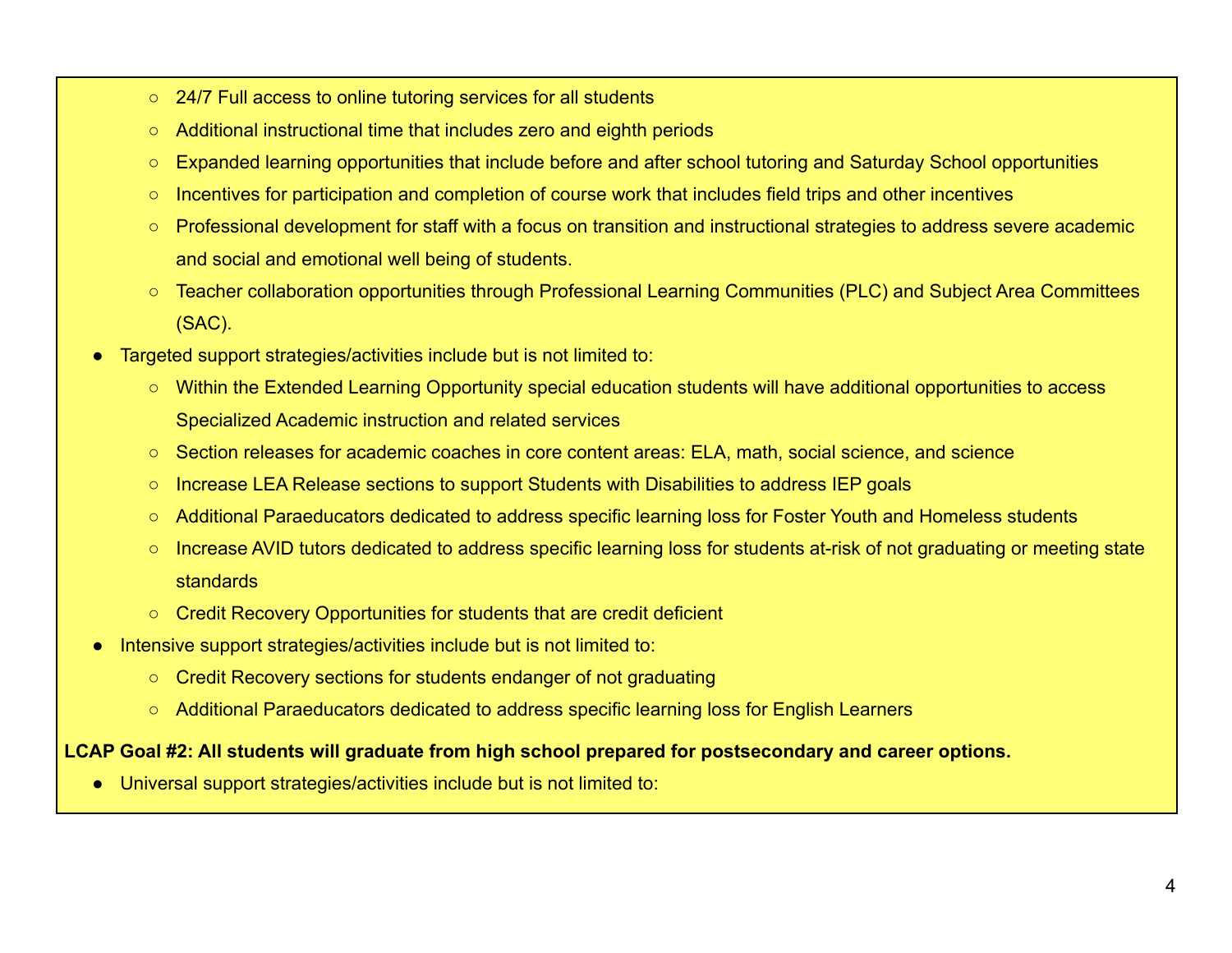- Provide career-related services and information to students, staff, and parents, for the purpose of learning about careers, colleges, and financial aid. Performance tasks would maintain and enhance the resources of the career center.
- Expand collaborative partnership with ConnectEd for Perris HS and Liberty HS to integrate rigorous academics that meet college-ready standards with sequenced, high-quality career-technical education, work-based learning, and supports to help students stay on track

#### **LCAP Goal #3: All departments and sites will provide a safe and positive learning environment for all students and staff.**

- Universal support strategies/activities include but is no limited to:
	- Develop Wellness Centers at each school
	- A-B-C Trainings (Antecedents, Behavior, Consequences), 4 Functions of Behavior (Sensory, Escape, Attention, Tangible), Substance Awareness Campaign with an Emphasis on Vaping, Re-entry Meetings with Family and Students, Academic Confidence-First Best Instruction
	- Museum of Tolerance for all 7th and 9th graders
	- Social and Emotional resources for students that include access to Ripple Effects and Thrively
	- Mindfulness modules for all students
	- Professional development opportunities to build capacity for both staff and students to address social emotional learning
- Targeted support strategies/activities include but is not limited to:
	- Social Workers placed in wellness centers to support Tier 2 students in need
		- Social Worker Interns
			- Areas of Focus
				- Chronic Absenteeism
				- Response to Trauma, Bullying, Anxiety, General Health Concerns
				- Behavior Management
				- Anger Management, Self-Medicate, Cutting, Grief/Loss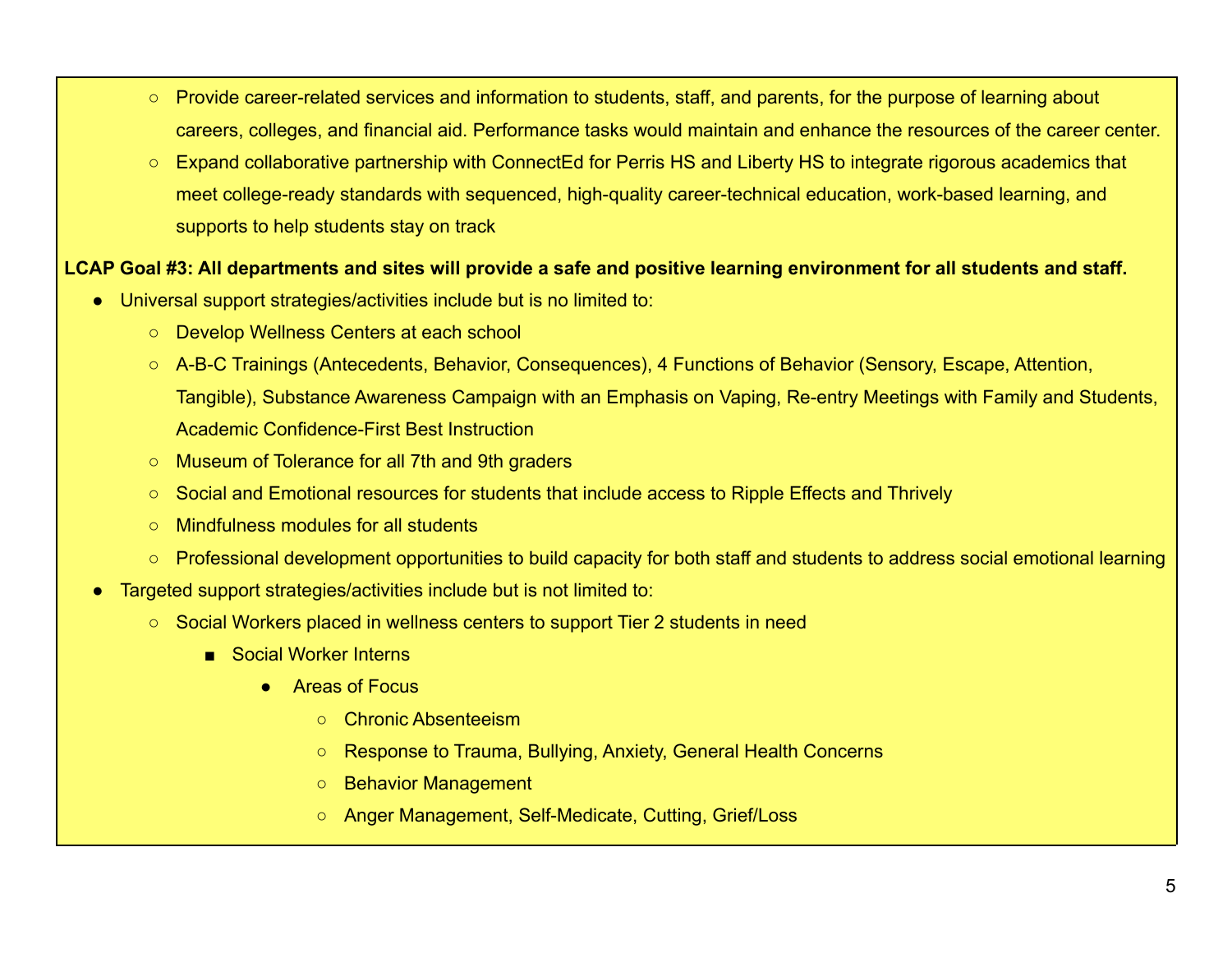- Mental health modules to address self harm
- Substance abuse support
- Behavior interventions/alternative to suspension program
- Mindfulness for at-risk students
- Intensive support strategies/activities include but is not limited to:
	- Social workers to provide therapy to Tier 3 students in the wellness centers at each school
	- Collaborative partnership to be determined to provide MTSS services
	- Mentoring program
	- Paraeducators dedicated to Foster Youth and Homeless students
	- Access to TeleTherapy: therapy that is provided by a licensed and certified therapist via a secure video connection

#### **LCAP Goal #4: Secure and strengthen the home, school, community connections and communications.**

- Universal support strategies/activities include but is no limited to:
	- Centralizing Community Aides to more effectively and efficiently address parent outreach and engagement
	- Increase Parent Volunteers
- Targeted support strategies/activities include but is not limited to:
	- Establish at least one Community Learning Hub that will provide remote learning opportunities for students and families to access resources within the community.

### **Expenditure Plan**

The following table provides the LEA's expenditure plan for how it will use ELO Grant funds to support the supplemental instruction and support strategies being implemented by the LEA.

| <b>Supplemental Instruction and Support Strategies</b>                                                                     | <b>Planned Expenditures</b> | <b>Actual Expenditures</b>                                       |
|----------------------------------------------------------------------------------------------------------------------------|-----------------------------|------------------------------------------------------------------|
| <b>Extending instructional learning time</b>                                                                               | \$1,209,500                 | [Actual expenditures will be $\vert$<br>provided when available] |
| Accelerating progress to close learning gaps through the implementation,<br>expansion, or enhancement of learning supports | \$150,000                   | [Actual expenditures will be $ $<br>provided when available]     |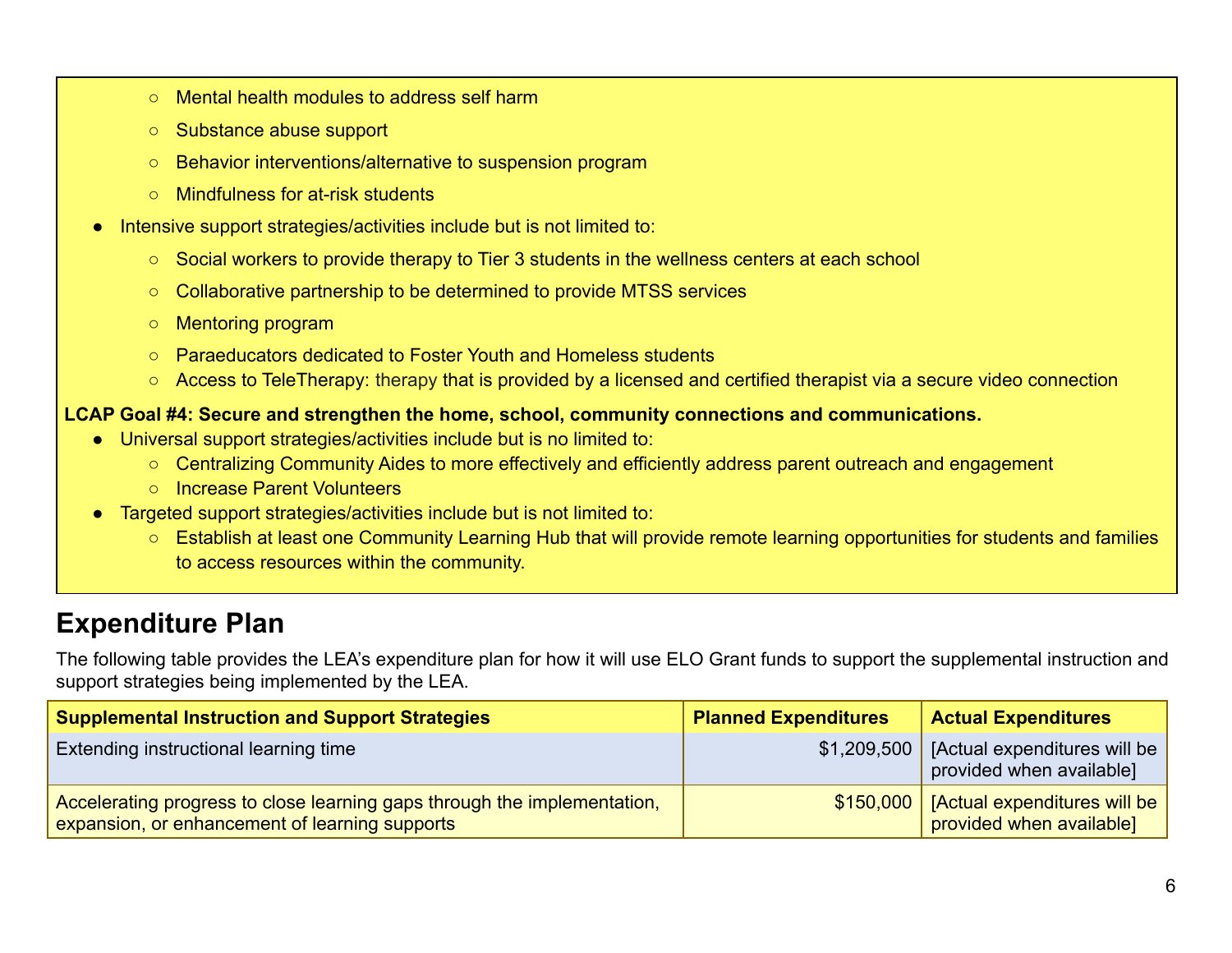| Integrated student supports to address other barriers to learning                                                                                            | \$3,198,580 | [Actual expenditures will be<br>provided when available] |
|--------------------------------------------------------------------------------------------------------------------------------------------------------------|-------------|----------------------------------------------------------|
| Community learning hubs that provide students with access to technology,<br>high-speed internet, and other academic supports                                 | \$40,000    | [Actual expenditures will be<br>provided when available] |
| Supports for credit deficient students to complete graduation or grade<br>promotion requirements and to increase or improve students' college<br>eligibility | \$2,246,512 | [Actual expenditures will be<br>provided when available] |
| Additional academic services for students                                                                                                                    | \$1,070,093 | [Actual expenditures will be<br>provided when available] |
| Training for school staff on strategies to engage students and families in<br>addressing students' social-emotional health and academic needs                | \$86,000    | [Actual expenditures will be<br>provided when available] |
| <b>Total Funds to implement the Strategies</b>                                                                                                               | \$8,000,685 | [Actual expenditures will be<br>provided when available] |

#### **A description of how ELO Grant funds are being coordinated with other federal Elementary and Secondary School Emergency Relief Funds received by the LEA.**

In addition to AB 86 ELO Grant funds, Perris Union High School District is utilizing the Assembly Bill 86 In-Person Instruction (IPI),

Coronavirus Aid, Relief, and Economic Security CARES Act (ESSER I/GEER I Funds), GEER II, ESSR II/III, and LCFF

supplemental/concentration funds to develop a learning recovery plan that mitigates learning loss due to school closures in March 2020 due to COVID-19. The ELO Plan principally meets the needs of low-income students, English learners, foster youth, homeless students, students with disabilities, students at risk of abuse, disengaged students, and students who are below grade level, including, credit-deficient students, high school students at risk of not graduating, and other students identified by certificated staff. The ELO Plan addresses the seven supplemental instruction and support strategies as a tiered framework.

The district recognizes that while these funds are generated in order to serve the focus students, with the coordination of other state and federal funds, some services may, should the need arise, be utilized for students outside the focus subgroups. While the majority of students served will be focus students, there may be other students in need that the district cannot ignore. By providing the services identified without limitations, PUHSD will serve all students, especially focus students. The expenditures are aligned with the goals of the PUHSD Local Control Accountability Plan addressing the needs of our district's most at-risk students.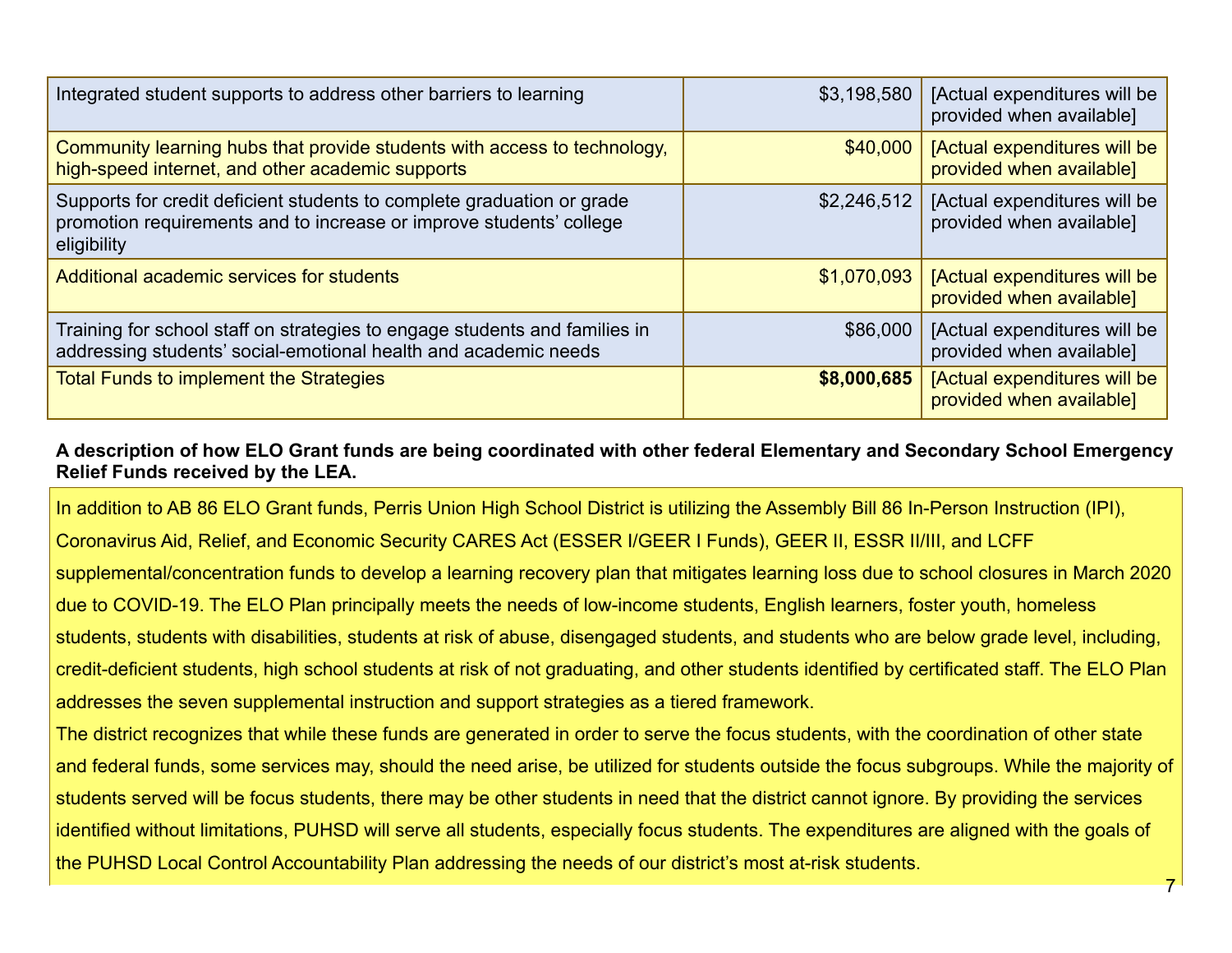Based on supporting research as well as, experience, and educational theory, the Perris UHSD has determined these actions described in the ELO Plan are the most effective use of funds to meet the District's goals and have established processes to ensure that supplemental funds are utilized in a manner which benefits the intended student subgroups.

### **Expanded Learning Opportunities Grant Plan Instructions: Introduction**

The Expanded Learning Opportunities Grant Plan must be completed by school districts, county offices of education, or charter schools, collectively referred to as Local Educational Agencies (LEAs), that receive Expanded Learning Opportunities (ELO) Grant funds under California *Education Code* (*EC*) Section 43521(b). The plan must be adopted by the local governing board or body of the LEA at a public meeting on or before June 1, 2021, and must be submitted to the county office of education, the California Department of Education, or the chartering authority within five days of adoption, as applicable. The plan must be updated to include the actual expenditures by December 1, 2022.

*For technical assistance related to the completion of the Expanded Learning Opportunities Grant Plan, please contact [ELOGrants@cde.ca.gov](mailto:ELOGrants@cde.ca.gov).*

### **Instructions: Plan Requirements**

An LEA receiving ELO Grant funds under *EC* Section 43521(b) is required to implement a learning recovery program that, at a minimum, provides supplemental instruction, support for social and emotional well-being, and, to the maximum extent permissible under the guidelines of the United States Department of Agriculture, meals and snacks to, at a minimum, students who are included in one or more of the following groups:

- low-income,
- English learners,
- foster youth,
- homeless students,
- students with disabilities.
- students at risk of abuse, neglect, or exploitation,
- disengaged students, and
- students who are below grade level, including, but not limited to, those who did not enroll in kindergarten in the 2020–21 school year, credit-deficient students, high school students at risk of not graduating, and other students identified by certificated staff.

For purposes of this requirement

● "Supplemental instruction" means the instructional programs provided in addition to and complementary to the LEAs regular instructional programs, including services provided in accordance with an individualized education program (IEP).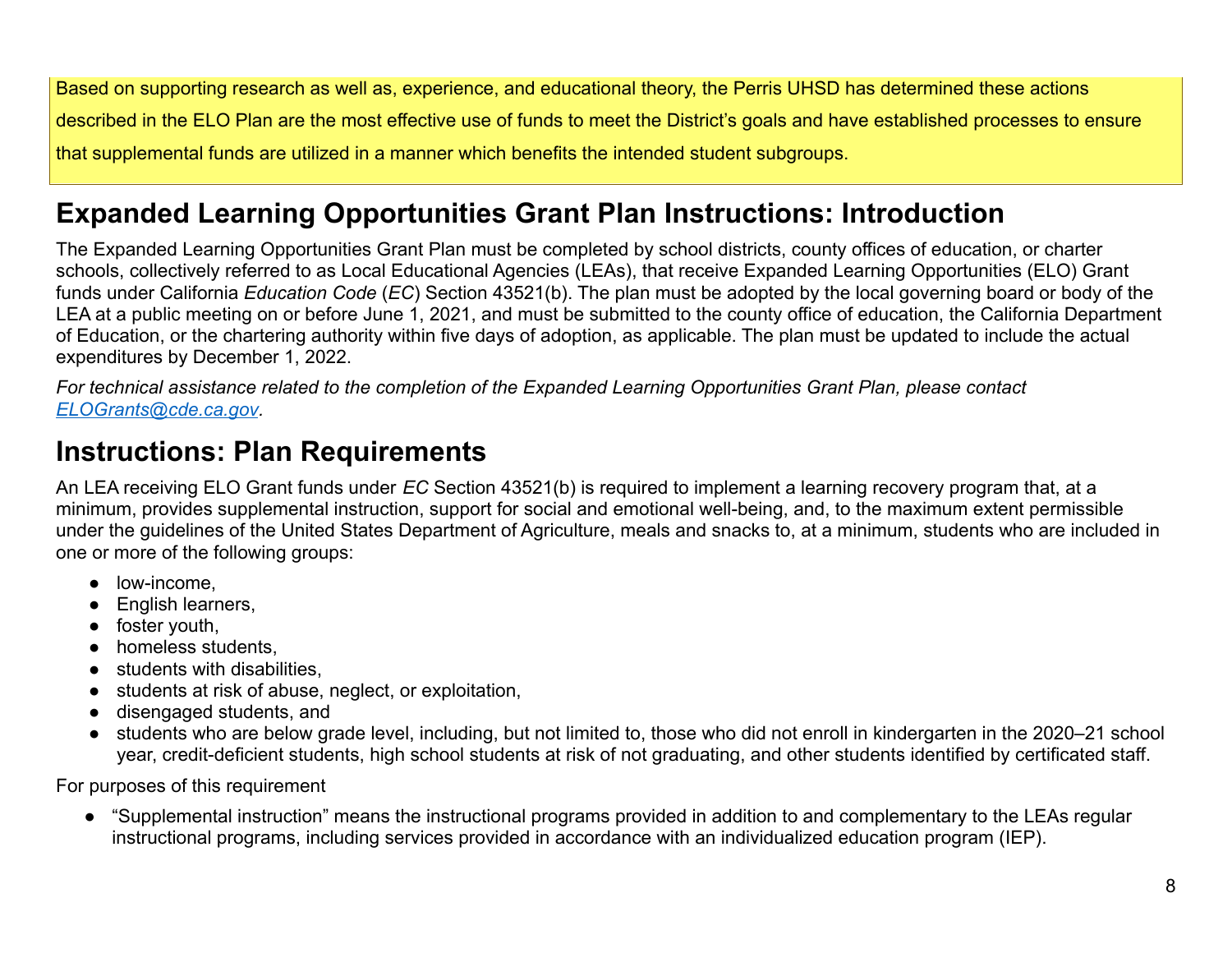- "Support" means interventions provided as a supplement to those regularly provided by the LEA, including services provided in accordance with an IEP, that are designed to meet students' needs for behavioral, social, emotional, and other integrated student supports, in order to enable students to engage in, and benefit from, the supplemental instruction being provided.
- "Students at risk of abuse, neglect, or exploitation" means students who are identified as being at risk of abuse, neglect, or exploitation in a written referral from a legal, medical, or social service agency, or emergency shelter.

*EC* Section 43522(b) identifies the seven supplemental instruction and support strategies listed below as the strategies that may be supported with ELO Grant funds and requires the LEA to use the funding only for any of these purposes. LEAs are not required to implement each supplemental instruction and support strategy; rather LEAs are to work collaboratively with their community partners to identify the supplemental instruction and support strategies that will be implemented. LEAs are encouraged to engage, plan, and collaborate on program operation with community partners and expanded learning programs, and to leverage existing behavioral health partnerships and Medi-Cal billing options in the design and implementation of the supplemental instruction and support strategies being provided (*EC* Section 43522[h]).

The seven supplemental instruction and support strategies are:

- 1. Extending instructional learning time in addition to what is required for the school year by increasing the number of instructional days or minutes provided during the school year, providing summer school or intersessional instructional programs, or taking any other action that increases the amount of instructional time or services provided to students based on their learning needs.
- 2. Accelerating progress to close learning gaps through the implementation, expansion, or enhancement of learning supports including, but not limited to, any of the following:
	- a. Tutoring or other one-on-one or small group learning supports provided by certificated or classified staff.
	- b. Learning recovery programs and materials designed to accelerate student academic proficiency or English language proficiency, or both.
	- c. Educator training, for both certificated and classified staff, in accelerated learning strategies and effectively addressing learning gaps, including training in facilitating quality and engaging learning opportunities for all students.
- 3. Integrated student supports to address other barriers to learning, such as the provision of health, counseling, or mental health services, access to school meal programs, before and after school programs, or programs to address student trauma and social-emotional learning, or referrals for support for family or student needs.
- 4. Community learning hubs that provide students with access to technology, high-speed internet, and other academic supports.
- 5. Supports for credit deficient students to complete graduation or grade promotion requirements and to increase or improve students' college eligibility.
- 6. Additional academic services for students, such as diagnostic, progress monitoring, and benchmark assessments of student learning.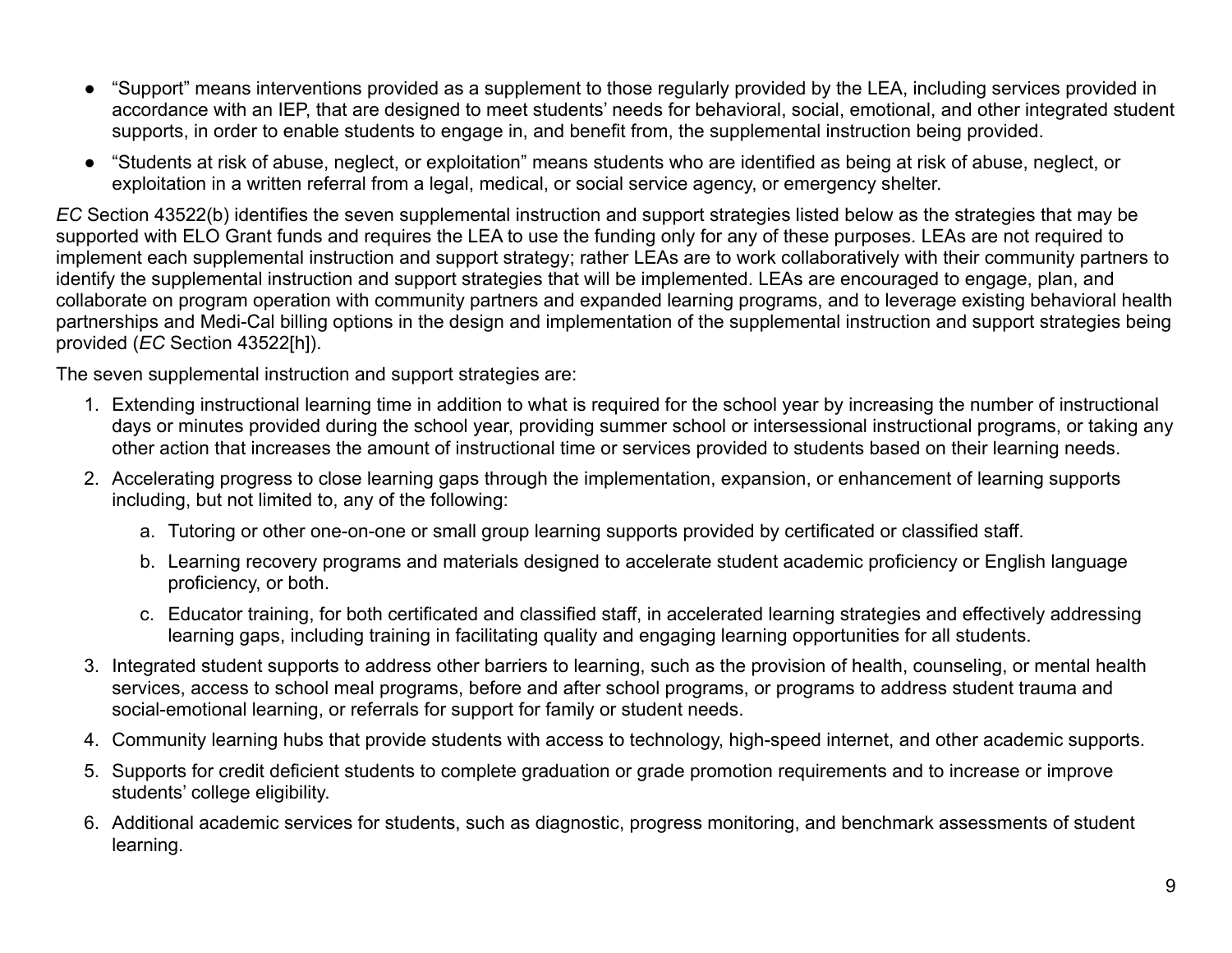7. Training for school staff on strategies, including trauma-informed practices, to engage students and families in addressing students' social-emotional health needs and academic needs.

As a reminder, *EC* Section 43522(g) requires that all services delivered to students with disabilities be delivered in accordance with an applicable IEP.

#### **Fiscal Requirements**

The following fiscal requirements are requirements of the ELO grant, but they are not addressed in this plan. Adherence to these requirements will be monitored through the annual audit process.

- The LEA must use at least 85 percent (85%) of its apportionment for expenditures related to providing in-person services in any of the seven purposes described above.
- The LEA must use at least 10 percent (10%) of the funding that is received based on LCFF entitlement to hire paraprofessionals to provide supplemental instruction and support through the duration of this program, with a priority for full-time paraprofessionals. The supplemental instruction and support provided by the paraprofessionals must be prioritized for English learners and students with disabilities. Funds expended to hire paraprofessionals count towards the LEAs requirement to spend at least 85% of its apportionment to provide in-person services.
- An LEA may use up to 15 percent (15%) of its apportionment to increase or improve services for students participating in distance learning or to support activities intended to prepare the LEA for in-person instruction, before in-person instructional services are offered.

### **Instructions: Plan Descriptions**

Descriptions provided should include sufficient detail yet be sufficiently succinct to promote a broad understanding among the LEA's local community.

#### **A description of how parents, teachers, and school staff were involved in the development of the plan**

Describe the process used by the LEA to involve, at a minimum, parents, teachers, and school staff in the development of the Expanded Learning Opportunities Grant Plan, including how the LEA and its community identified the seven supplemental instruction and support strategies that will be implemented. LEAs are encouraged to engage with community partners, expanded learning programs, and existing behavioral health partnerships in the design of the plan.

#### **A description of how parents and guardians of students will be informed of the opportunities for supplemental instruction and support.**

Describe the LEA's plan for informing the parents and guardians of students identified as needing supplemental instruction and support of the availability of these opportunities, including an explanation of how the LEA will provide this information in the parents' and guardians' primary languages, as applicable.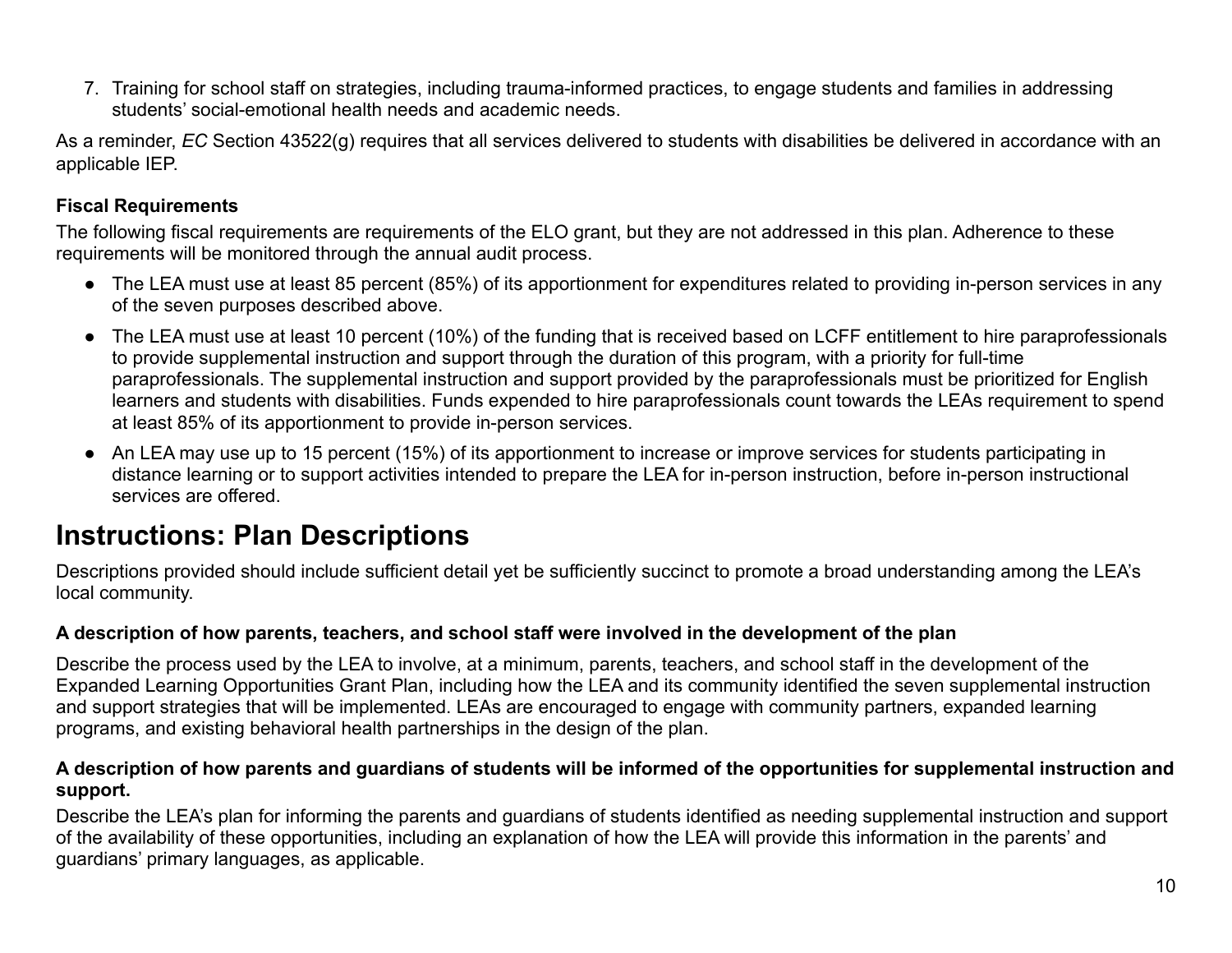#### **A description of how students will be identified and the needs of students will be assessed**

Describe the LEA's plan for identifying students in need of academic, social-emotional, and other integrated student supports, including the LEA's plan for assessing the needs of those students on a regular basis. The LEA's plan for assessing the academic needs of its students may include the use of diagnostic and formative assessments.

As noted above in the Plan Requirements, "other integrated student supports" are any supports intended to address barriers to learning, such as the provision of health, counseling, or mental health services, access to school meal programs, before and after school programs, or programs to address student trauma and social-emotional learning, or referrals for support for family or student needs.

#### **A description of the LEA's plan to provide supplemental instruction and support**

Describe the LEA's plan for how it will provide supplemental instruction and support to identified students in the seven strategy areas defined in the Plan Requirements section. As a reminder, the LEA is not required to implement each of the seven strategies; rather the LEA will to work collaboratively with its community to identify the strategies that will be implemented. The plan must include a description of how supplemental instruction and support will be provided in a tiered framework that bases universal, targeted, and intensive supports on students' needs for academic, social-emotional, and other integrated student supports. The plan must also include a description of how the services will be provided through a program of engaging learning experiences in a positive school climate.

As a reminder, *EC* Section 43522(g) requires that all services delivered to students with disabilities be delivered in accordance with an applicable individualized education program. Additionally, LEAs are encouraged to collaborate with community partners and expanded learning programs, and to leverage existing behavioral health partnerships and Medi-Cal billing options in the implementation of, this plan (*EC* Section 43522[h]).

## **Instructions: Expenditure Plan**

The 'Supplemental Instruction and Support Strategies' column of the Expenditure Plan data entry table lists the seven supplemental instruction and support strategies that may be supported with ELO Grant funds.

Complete the Expenditure Plan data entry table as follows:

In the 'Planned Expenditures' column of the data entry table, specify the amount of ELO Grant funds being budgeted to support each supplemental instruction and support strategies being implemented by the LEA and the total of all ELO Grant funds being budgeted.

The plan must be updated to include the actual expenditures by December 1, 2022. In the 'Actual Expenditures' column of the data entry table the LEA will report the amount of ELO Grant funds that the LEA actually expended in support of the strategies that it implemented, as well as the total ELO Grant funds expended.

**A description of how these funds are being coordinated with other federal Elementary and Secondary School Emergency Relief Funds received by the LEA**